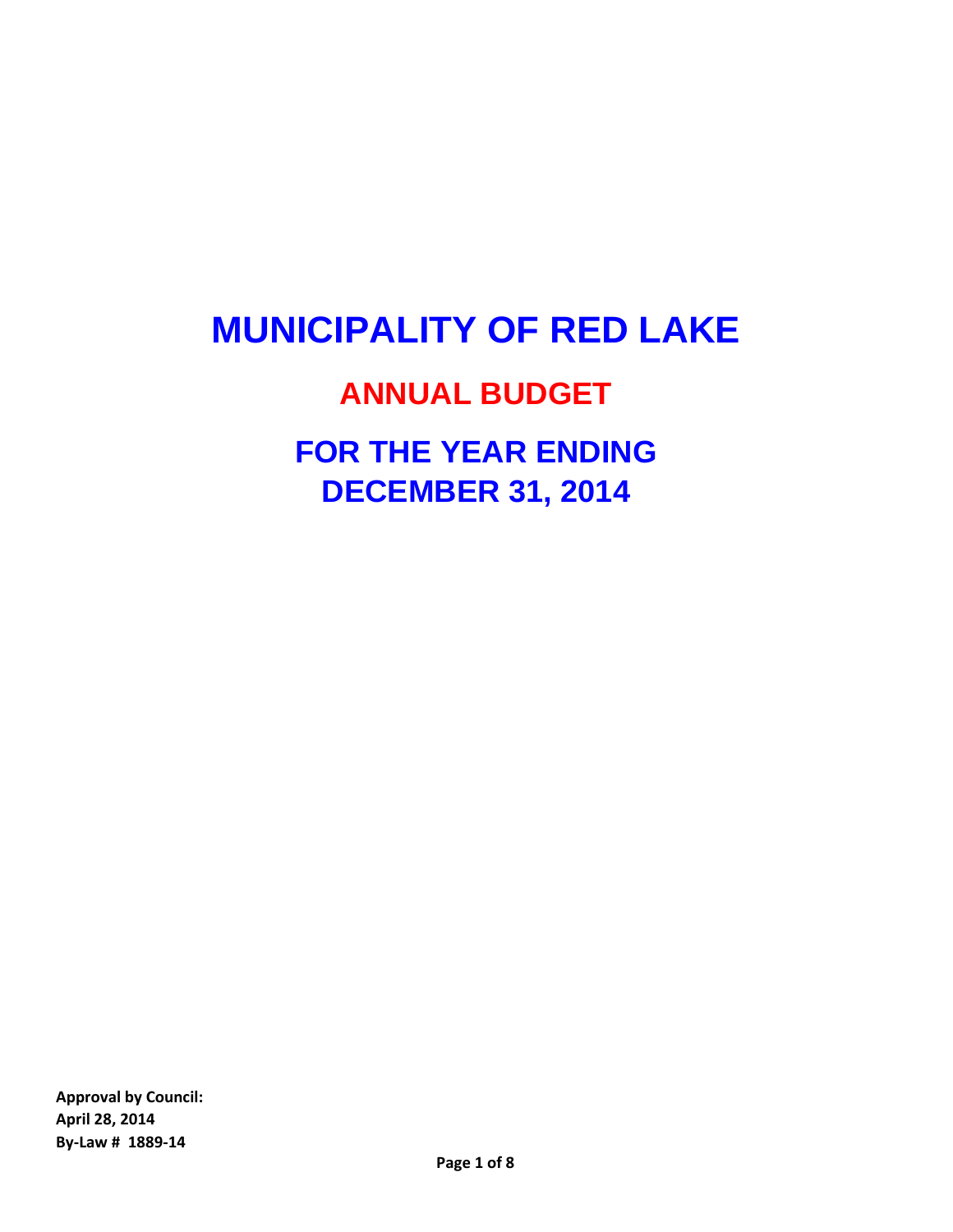## **MUNICIPALITY OF RED LAKE ANNUAL BUDGET FOR THE YEAR ENDING DECEMBER 31, 2014**

| <b>CASH SOURCES</b>                |   | 2014       |      | 2013       |
|------------------------------------|---|------------|------|------------|
| <b>OPERATING</b>                   | S | 15,908,214 | \$   | 16,074,277 |
| <b>CAPITAL</b>                     |   | 7,920,576  |      | 6,126,274  |
| <b>TERM DEBT PROCEEDS</b>          |   | 867,604    |      | 0          |
| <b>RESERVE AND FUNDS TRANSFERS</b> |   | 415,971    |      | 886,756    |
| (From Sheet 2)                     |   |            |      |            |
| <b>TOTAL CASH SOURCES</b>          |   | 25,112,365 |      | 23,087,307 |
| <b>CASH REQUIREMENTS</b>           |   |            |      |            |
| <b>CAPITAL</b>                     |   | 8,643,851  |      | 6,613,029  |
| (From Sheet 3)                     |   |            |      |            |
| <b>OPERATING</b>                   |   | 16,468,514 |      | 16,473,807 |
| (From Sheet 4)                     |   |            |      |            |
| <b>TOTAL CASH REQUIREMENTS</b>     |   | 25,112,365 |      | 23,086,836 |
| <b>PROJECTED SURPLUS (DEFICIT)</b> |   | 0          | - \$ | 471        |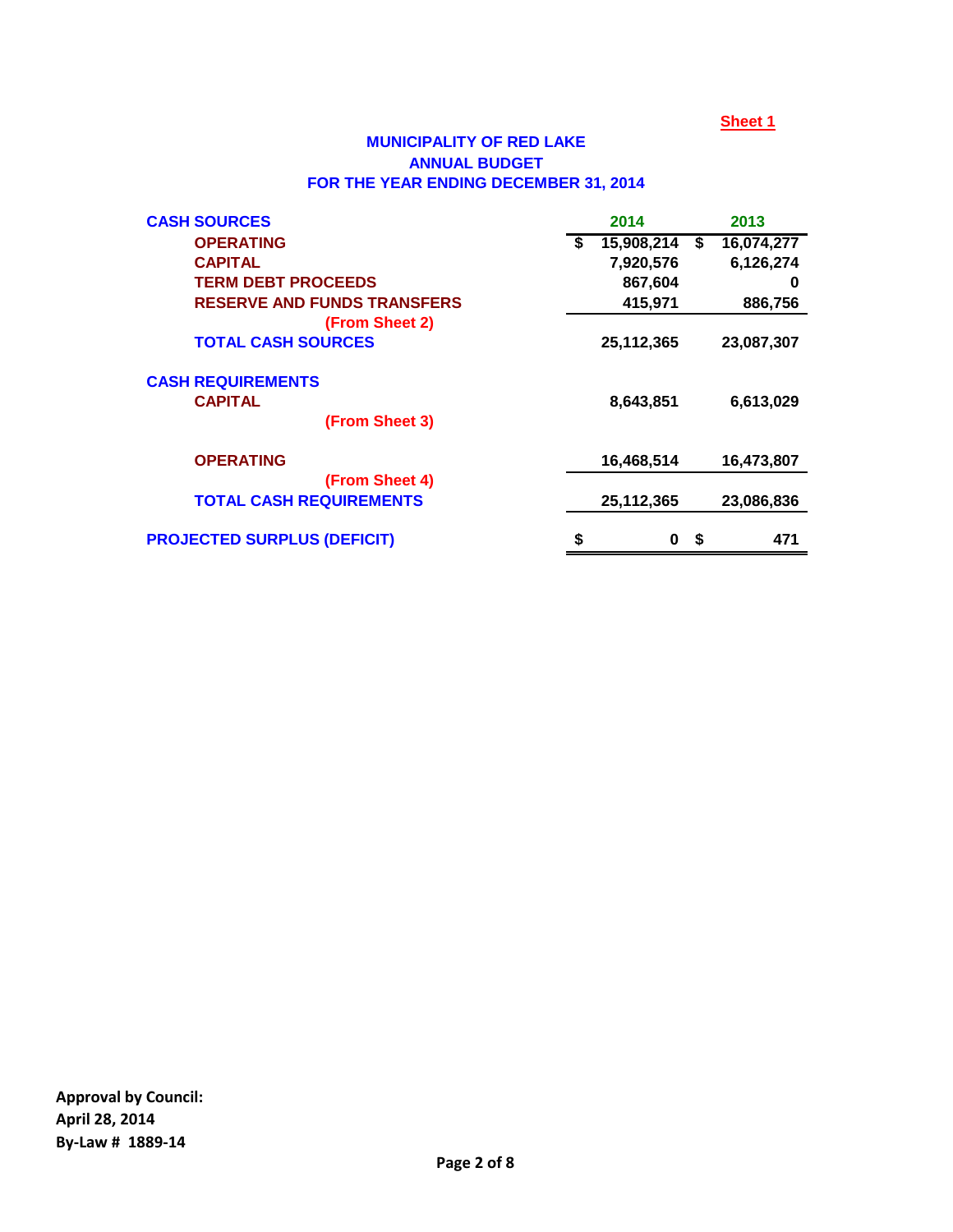## **MUNICIPALITY OF RED LAKE REVENUE BUDGET FOR THE YEAR ENDING DECEMBER 31, 2014**

| <b>REVENUE</b>                       | 2014                   | 2013       |
|--------------------------------------|------------------------|------------|
| <b>TAXATION</b>                      |                        |            |
| <b>Taxation</b>                      | \$<br>7,296,025<br>\$  | 7,451,863  |
| <b>Taxation Adjustments</b>          | (260,000)              | (210,000)  |
| <b>Grants In Lieu of Taxation</b>    | 374,225                | 356,634    |
|                                      | 7,410,250              | 7,598,497  |
| <b>OPERATING GRANTS</b>              |                        |            |
| <b>Ontario Operating Grants</b>      | 2,096,176              | 2,299,666  |
| <b>KDSB Funding</b>                  | 805,975                | 817,832    |
| <b>Canada Operating Grants</b>       | 0                      | 0          |
|                                      | 2,902,151              | 3,117,498  |
| <b>CAPITAL GRANTS</b>                |                        |            |
| <b>Ontario Conditional Grants</b>    | 1,289,908              | 250,000    |
| <b>Canada Conditional Grants</b>     | 1,039,008              | 428,035    |
| <b>Federal Gas Tax Funding</b>       | 591,660                | 448,239    |
| <b>Donations</b>                     | 5,000,000              | 5,000,000  |
|                                      | 7,920,576              | 6,126,274  |
| <b>OTHER OPERATING REVENUE</b>       |                        |            |
| <b>User Fees and Charges</b>         | 5,049,778              | 4,757,897  |
| <b>Licenses and Permits</b>          | 88,535                 | 122,485    |
| <b>Recreation</b>                    | 152,200                | 160,650    |
| <b>Service Charges and Penalties</b> | 178,000                | 175,000    |
| <b>Investment</b>                    | 42,300                 | 42,250     |
| <b>Municipal Asset Sales</b>         | 85,000                 | 100,000    |
|                                      | 5,595,813              | 5,358,282  |
| <b>TOTAL OPERATING CASH SOURCES</b>  | 23,828,790             | 22,200,551 |
| <b>PROCEEDS FROM LONG TERM DEBT</b>  | 867,604                | 0          |
| <b>RESERVE AND FUND TRANSFERS</b>    |                        |            |
| <b>Capital Reserve</b>               | 0                      | 142,076    |
| <b>Operating Reserve</b>             | 415,971                | 744,680    |
| <b>Trust Fund</b>                    | 0                      | 0          |
|                                      | 415,971                | 886,756    |
| <b>TOTAL CASH SOURCES</b>            | \$<br>25,112,365<br>\$ | 23,087,307 |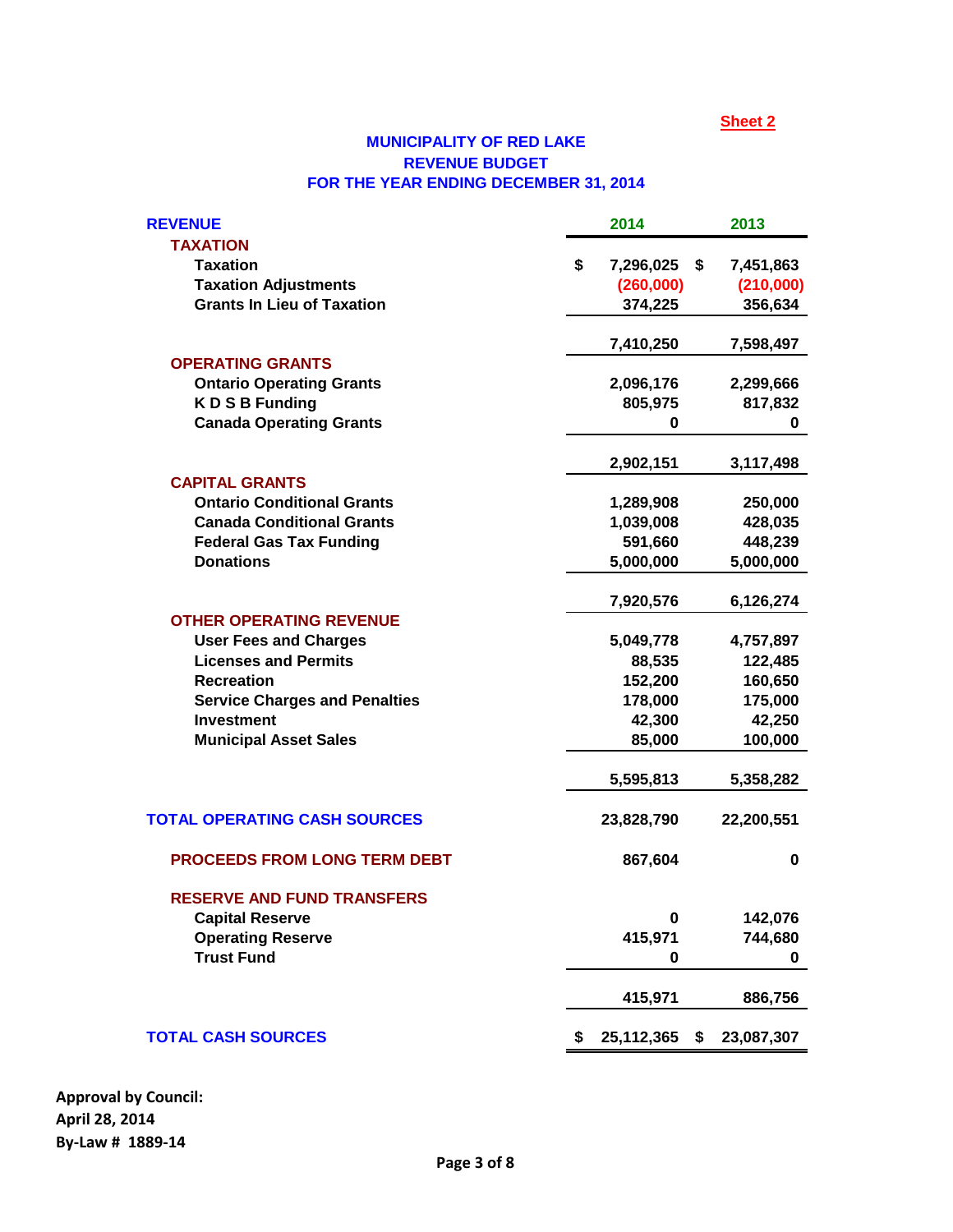## **MUNICIPALITY OF RED LAKE CAPITAL FUND BUDGET FOR THE YEAR ENDING DECEMBER 31, 2014**

| <b>CAPITAL EXPENDITURES</b>           |                             | 2014      | 2013            |
|---------------------------------------|-----------------------------|-----------|-----------------|
| <b>Administration</b>                 | $\overline{\boldsymbol{s}}$ | 36,095    | \$<br>154,565   |
| <b>Fire Department</b>                |                             | 55,827    | 49,809          |
| <b>Public Works</b>                   |                             | 296,500   | 190,525         |
| <b>Airport</b>                        |                             | 621,800   | 170,111         |
| <b>Clinic</b>                         |                             | 5,595,860 | 5,250,000       |
| <b>Cochenour Hall</b>                 |                             | 3,000     | 15,000          |
| <b>Community Center</b>               |                             | 61,750    | 67,127          |
| <b>By-Law</b>                         |                             | 0         | 92,794          |
| <b>Building and Planning Division</b> |                             | 0         | 0               |
| <b>Facilities</b>                     |                             | 5,000     | 0               |
| <b>Municipal Building</b>             |                             | O         | 77,108          |
| <b>Water Treatment Plant</b>          |                             | 129,550   | 0               |
| <b>Arena</b>                          |                             | 56,500    | 11,420          |
| <b>Waste Disposal Site</b>            |                             | 234,155   | 178,785         |
| <b>Recycling</b>                      |                             | 263,801   | 0               |
| <b>Docks</b>                          |                             | 117,024   | 0               |
| <b>Heritage Center</b>                |                             | 0         | 49,363          |
| <b>Library</b>                        |                             | 0         | 14,094          |
| <b>Ferry</b>                          |                             | O         | 0               |
| <b>Beaches</b>                        |                             | 7,500     | 15,815          |
| <b>Ballfields</b>                     |                             | 0         | 0               |
| <b>Outdoor Rinks</b>                  |                             | 0         | 0               |
| <b>Parks</b>                          |                             | 0         | 4,375           |
| <b>Sanitary Sewer</b>                 |                             | 68,113    | 45,000          |
| <b>Cemeteries</b>                     |                             | 0         | 2,500           |
| <b>Recreation</b>                     |                             | 0         | 30,138          |
| <b>Dog Pound</b>                      |                             | 0         | 0               |
| <b>Child Care</b>                     |                             | 0         | 3,700           |
| <b>Economic Development</b>           |                             | ŋ         | 0               |
| <b>Property Development</b>           |                             | 1,091,376 | 190,800         |
| <b>TOTAL CAPITAL EXPENDITURES</b>     | \$                          | 8,643,851 | \$<br>6,613,029 |
| (To Sheet 1)                          |                             |           |                 |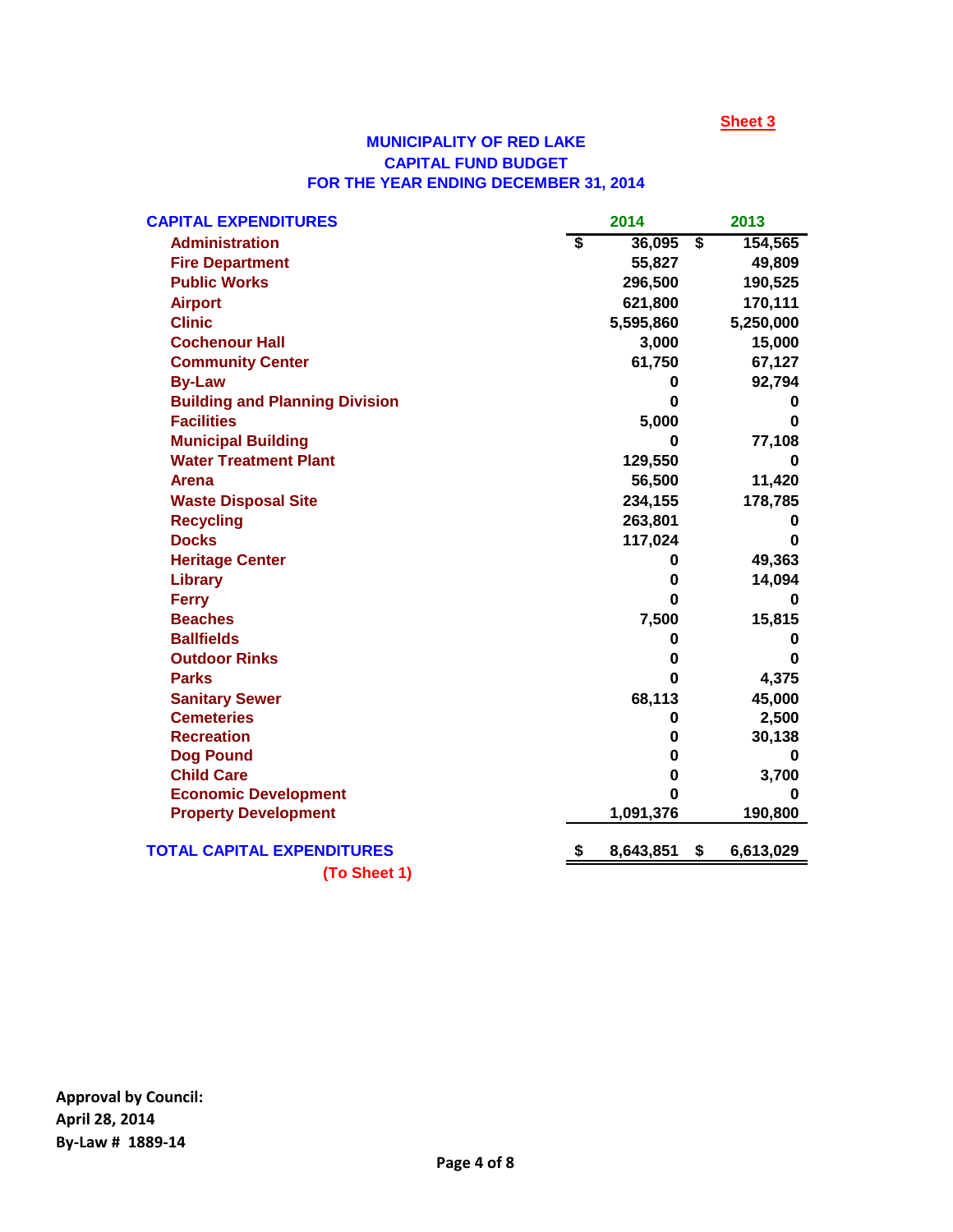#### **MUNICIPALITY OF RED LAKE FOR THE YEAR ENDING DECEMBER 31, 2014 OPERATING FUND BUDGET**

| <b>OPERATING EXPENDITURES</b>                      |                         | 2014        |                         | 2013        |
|----------------------------------------------------|-------------------------|-------------|-------------------------|-------------|
| <b>Administration</b>                              | $\overline{\mathbf{s}}$ | 1,501,000   | $\overline{\mathbf{s}}$ | 1,530,896   |
| <b>Council</b>                                     |                         | 215,923     |                         | 200,011     |
| <b>Fire Department</b>                             |                         | 594,991     |                         | 602,638     |
| <b>Police</b>                                      |                         | 1,889,329   |                         | 2,103,488   |
| <b>By-Law</b>                                      |                         | 113,585     |                         | 101,205     |
| <b>Public Works--Operations and Transportation</b> |                         | 3,128,307   |                         | 3,122,595   |
| <b>Health and Safety</b>                           |                         | 97,154      |                         | 137,384     |
| <b>Operations Superintendent</b>                   |                         | 126,367     |                         | 122,647     |
| <b>Public Works--Environment Health</b>            |                         | 4,099,332   |                         | 4,153,420   |
| <b>Public Health</b>                               |                         | 192,165     |                         | 192,165     |
| <b>Health Committee</b>                            |                         | 22,130      |                         | 21,769      |
| <b>Ambulance</b>                                   |                         | 347,757     |                         | 322,889     |
| <b>Homeless Shelter</b>                            |                         | 0           |                         | 20,000      |
| <b>Social Housing</b>                              |                         | 374,274     |                         | 341,825     |
| <b>Ontario Works</b>                               |                         | 125,988     |                         | 119,726     |
| <b>Assistance to Aged Persons</b>                  |                         | 397,250     |                         | 378,270     |
| <b>Child Care Assistance</b>                       |                         | 50,176      |                         | 44,907      |
| <b>Child Care Services</b>                         |                         | 1,586,252   |                         | 1,559,300   |
| <b>Recreation Programs</b>                         |                         | 189,563     |                         | 186,646     |
| <b>Facilities</b>                                  |                         | 1,628,575   |                         | 1,582,723   |
| <b>Building Division</b>                           |                         | 103,001     |                         | 110,809     |
| <b>Planning Division</b>                           |                         | 133,549     |                         | 145,910     |
| <b>Economic Development</b>                        |                         | 121,701     |                         | 118,660     |
| <b>Property Development</b>                        |                         | 519,886     |                         | 494,964     |
| <b>Airport</b>                                     |                         | 1,495,719   |                         | 1,360,087   |
| <b>TOTAL OPERATING EXPENDITURES</b>                |                         | 19,053,976  |                         | 19,074,933  |
| <b>Less: Amortization of Capital Assets</b>        |                         | (2,585,462) |                         | (2,601,126) |
| (From Sheet 5)                                     |                         |             |                         |             |
| <b>NET OPERATING EXPENDITURES</b>                  |                         | 16,468,514  | \$                      | 16,473,807  |
| (To Sheet 1)                                       |                         |             |                         |             |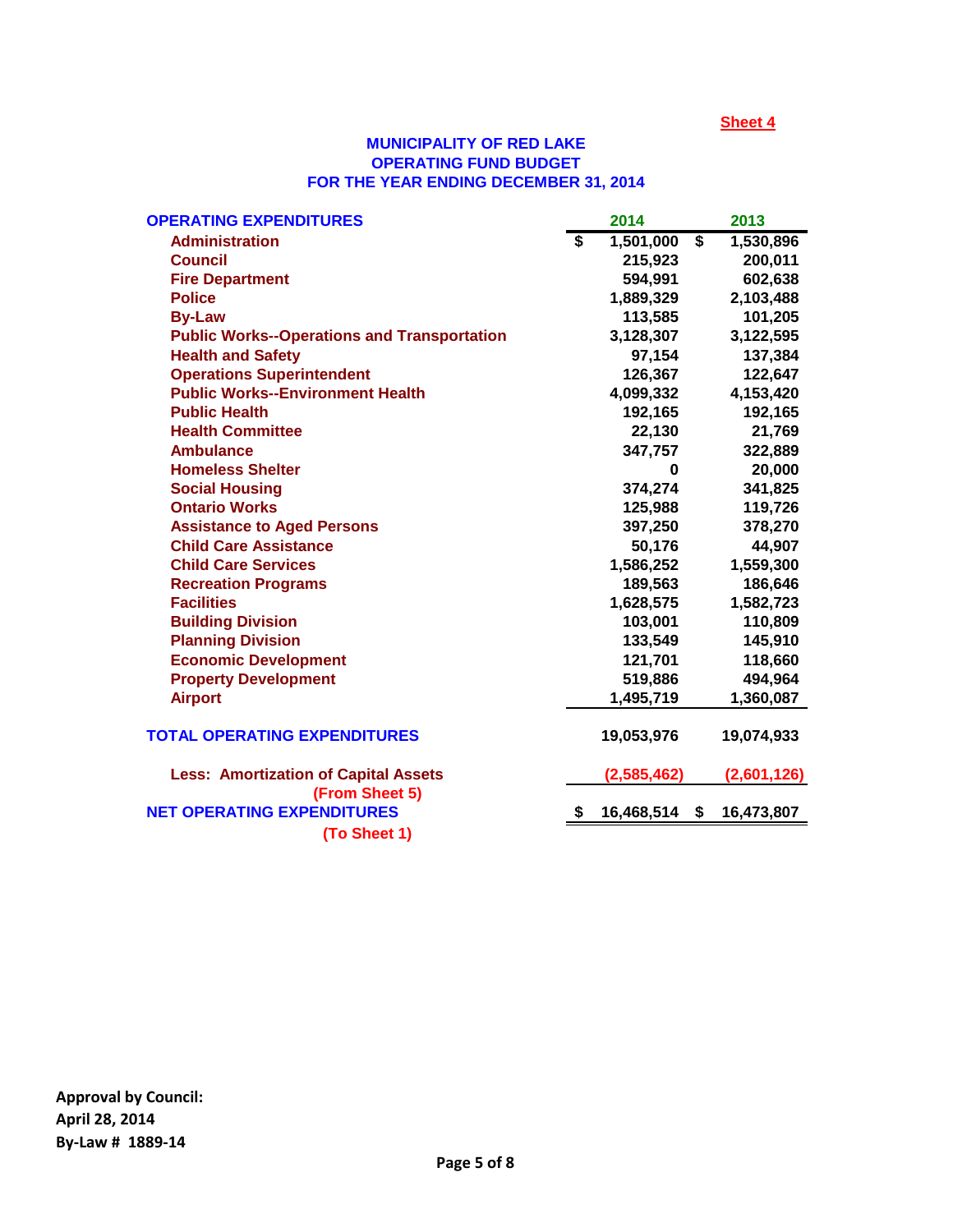#### **AMORTIZATION OF CAPITAL ASSETS FOR THE YEAR ENDING DECEMBER 31, 2014 MUNICIPALITY OF RED LAKE**

| <b>OPERATING EXPENDITURES</b>                      | 2014 |           | 2013 |           |
|----------------------------------------------------|------|-----------|------|-----------|
| <b>Administration</b>                              |      |           | \$   | 25        |
| <b>Council</b>                                     |      | O         |      | O         |
| <b>Fire Department</b>                             |      | 93,201    |      | 95,043    |
| <b>Police</b>                                      |      |           |      |           |
| <b>By-Law</b>                                      |      |           |      |           |
| <b>Public Works--Operations and Transportation</b> |      | 830,239   |      | 865,332   |
| <b>Health and Safety</b>                           |      |           |      |           |
| <b>Operations Superintendent</b>                   |      | n         |      |           |
| <b>Public Works--Environment Health</b>            |      | 885,027   |      | 879,114   |
| <b>Public Health</b>                               |      |           |      |           |
| <b>Health Committee</b>                            |      | O         |      | O         |
| <b>Ambulance</b>                                   |      | 0         |      | 0         |
| <b>Homeless Shelter</b>                            |      | O         |      | O         |
| <b>Ontario Works</b>                               |      | 0         |      | O         |
| <b>Assistance to Aged Persons</b>                  |      | O         |      | O         |
| <b>Child Care Assistance</b>                       |      | O         |      | O         |
| <b>Social Housing</b>                              |      | n         |      |           |
| <b>Child Care Services</b>                         |      | 68,340    |      | 69,974    |
| <b>Recreation Programs</b>                         |      | 0         |      | O         |
| <b>Facilities</b>                                  |      | 272,202   |      | 273,379   |
| <b>Building Division</b>                           |      | 5,360     |      | 5,360     |
| <b>Planning Division</b>                           |      |           |      |           |
| <b>Economic Development</b>                        |      |           |      |           |
| <b>Property Development</b>                        |      | 35,199    |      | 35,097    |
| <b>Airport</b>                                     |      | 395,894   |      | 377,801   |
| <b>TOTAL AMORTIZATION OF CAPITAL ASSETS</b>        | S    | 2,585,462 | \$   | 2,601,126 |
| (To Sheet 4)                                       |      |           |      |           |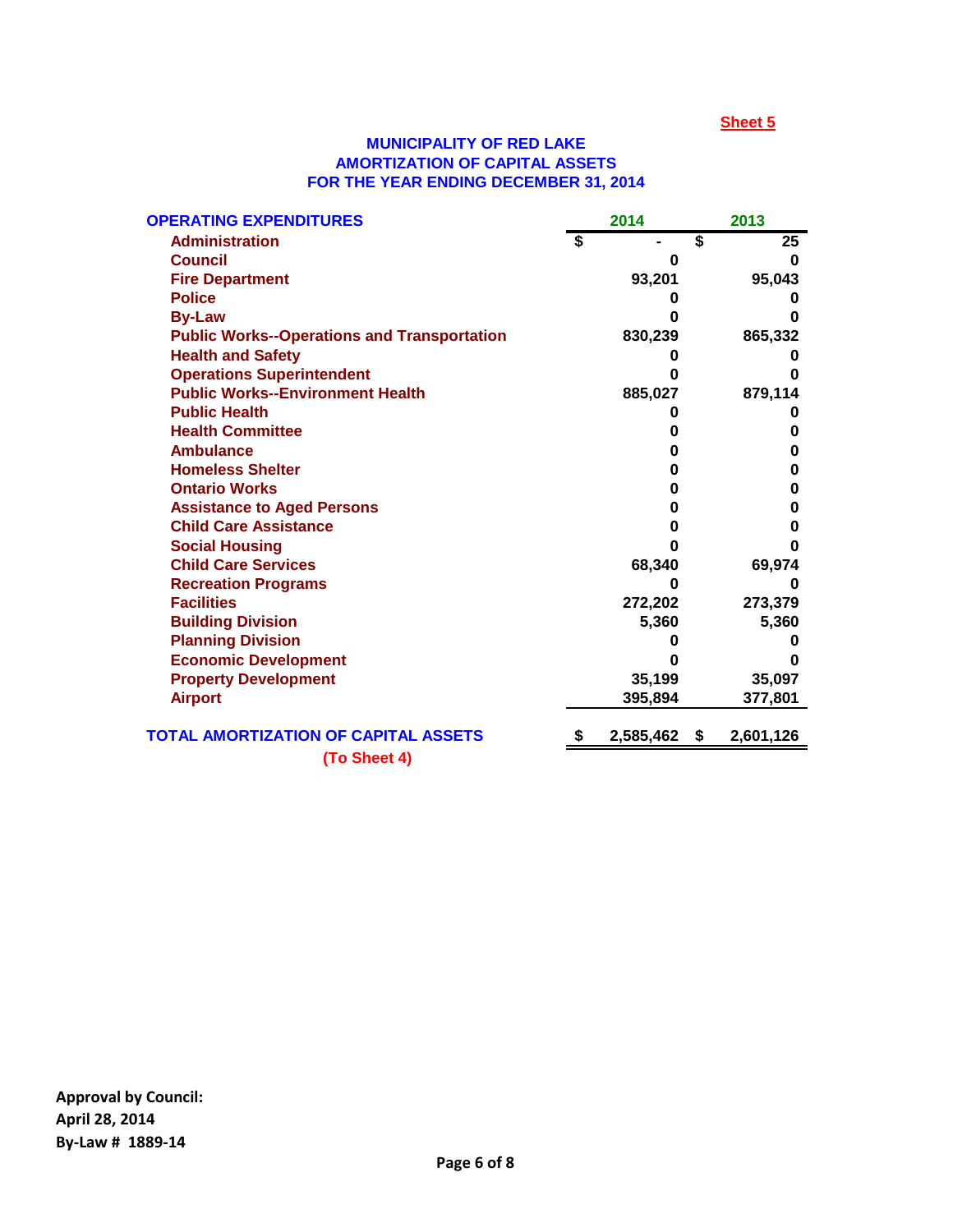#### **MUNICIPALITY OF RED LAKE PRINCIPLE REPAYMENT OF LONG TERM DEBT FOR THE YEAR ENDING DECEMBER 31, 2014**

|                                                    | 2014 |           |    | 2013      |  |
|----------------------------------------------------|------|-----------|----|-----------|--|
| <b>Administration</b>                              | \$   | 21,946    | S  | 21,789    |  |
| <b>Council</b>                                     |      | 0         |    | 0         |  |
| <b>Fire Department</b>                             |      | 121,420   |    | 146,208   |  |
| <b>Police</b>                                      |      |           |    | 0         |  |
| <b>By-Law</b>                                      |      | 3,905     |    | 3,760     |  |
| <b>Public Works--Operations and Transportation</b> |      | 564,713   |    | 586,132   |  |
| <b>Health and Safety</b>                           |      |           |    | o         |  |
| <b>Operations Superintendent</b>                   |      | O         |    | O         |  |
| <b>Public Works--Environment Health</b>            |      | 692,134   |    | 778,487   |  |
| <b>Public Health</b>                               |      |           |    | o         |  |
| <b>Health Committee</b>                            |      | O         |    | 0         |  |
| <b>Ambulance</b>                                   |      | 0         |    | 0         |  |
| <b>Homeless Shelter</b>                            |      | 0         |    | 0         |  |
| <b>Ontario Works</b>                               |      | 0         |    | 0         |  |
| <b>Assistance to Aged Persons</b>                  |      | 0         |    | 0         |  |
| <b>Child Care Assistance</b>                       |      | O         |    | 0         |  |
| <b>Social Housing</b>                              |      | n         |    | O         |  |
| <b>Child Care Services</b>                         |      | 42,341    |    | 68,904    |  |
| <b>Recreation Programs</b>                         |      | 856       |    | 824       |  |
| <b>Facilities</b>                                  |      | 74,991    |    | 86,594    |  |
| <b>Building Division</b>                           |      | 1,668     |    | 1,662     |  |
| <b>Planning Division</b>                           |      |           |    | O         |  |
| <b>Economic Development</b>                        |      |           |    |           |  |
| <b>Property Development</b>                        |      | 343,194   |    | 320,452   |  |
| <b>Airport</b>                                     |      | 180,441   |    | 180,441   |  |
|                                                    | \$   | 2,047,609 | \$ | 2,195,253 |  |